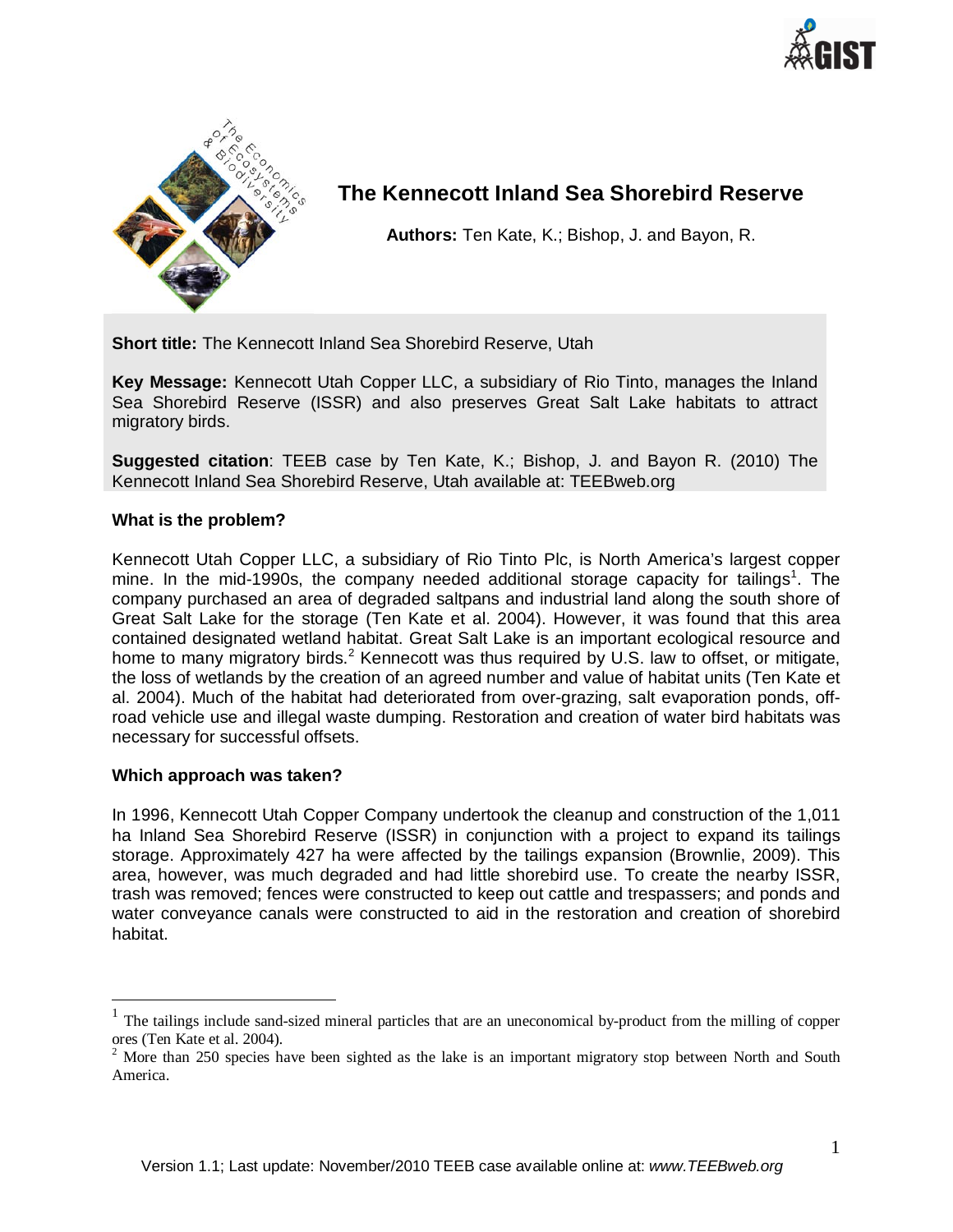

There are two major components to the ISSR. The first component is the legally required mitigation site, consisting of five ponds, to offset the loss of wetlands from the tailings project. The second component is the 'bank',<sup>[3](#page-1-0)</sup> which consists of four additional ponds. The up-front costs of the mitigation site and the bank were about US\$ 20 million in 1995, 70% of which was used for the land purchase. In addition to this cost, the annual monitoring costs (over the legally required 7 year period) are estimated at US\$ 90,000 per year. The outcome of this project is a net gain for biodiversity. Credits from the bank can be used by Kennecott or sold to others for wetlands mitigation in accordance with the terms of the Bank Agreement with the US government (Brownlie, 2008).

Kennecott Utah Copper Corporation went beyond its regulatory obligations to create a 1,011 ha shorebird and waterfowl refuge (Ten Kate et al. 2004). Since construction, the number of birds and wildlife using the ISSR has grown significantly. Approximately 150,000 migratory birds and waterfowl visit this area each year (Barr, 2003). The ISSR was accepted in 2004 as part of a Birdlife International and National Audubon Important Bird Area (Kennecott Utah Copper Company, 2010).

### **What ecosystem services were considered and how?**

The ecosystem services used in this case are primarily biodiversity preservation. Due to the proximity of Great Salt Lake to the affected area, concern for high quality shorebird habitat was highlighted as the most important ecosystem service. The size of the offset, available water to restore and create habitat, as well as keeping out cattle and trespassers were critical for replacement of ecosystem services.

### **What input was required to do so?**

A wetland mitigation plan was developed in coordination with a Technical Advisory Committee (TAC), comprising representatives from the Utah Division of Wildlife Resources, U.S. Fish and Wildlife Service, Environmental Protection Agency, the Nature Conservancy, National Audubon Society and the US Army Corps of Engineers. Nesting and migratory shorebirds and waterfowl were identified as the key elements requiring mitigation due to the project site's proximity to Great Salt Lake which is part of the Western Hemispheric Shorebird Reserve Network (Ten Kate et al. 2004).

## **What was the policy uptake, and what were the conditions for this effort to actually influence public management?**

This wetland offset project is recognised as one of the largest and most successful mitigations in the United States. After eight cumulative years of monitoring at the ISSR Mitigation Site and Bank (1995-2002) the data established that the ISSR provides beneficial habitat for shorebirds and other wildlife and that the monitoring requirements of the Mitigation Plan and Bank Site Plan have been met. Kennecott has benefited from this project through improved relations with state and federal regulators, local environmental groups and with the local residents in the area (Brownlie, 2008).

<span id="page-1-0"></span> $3$  A 'bank' of restored habitat was established in addition to the legally required offset (Brownlie, 2009). The 'bank' referred to the surplus land which could be used to offset future impacts on wetlands (584 ha) adjacent to the mitigation site (Brownlie, 2008).